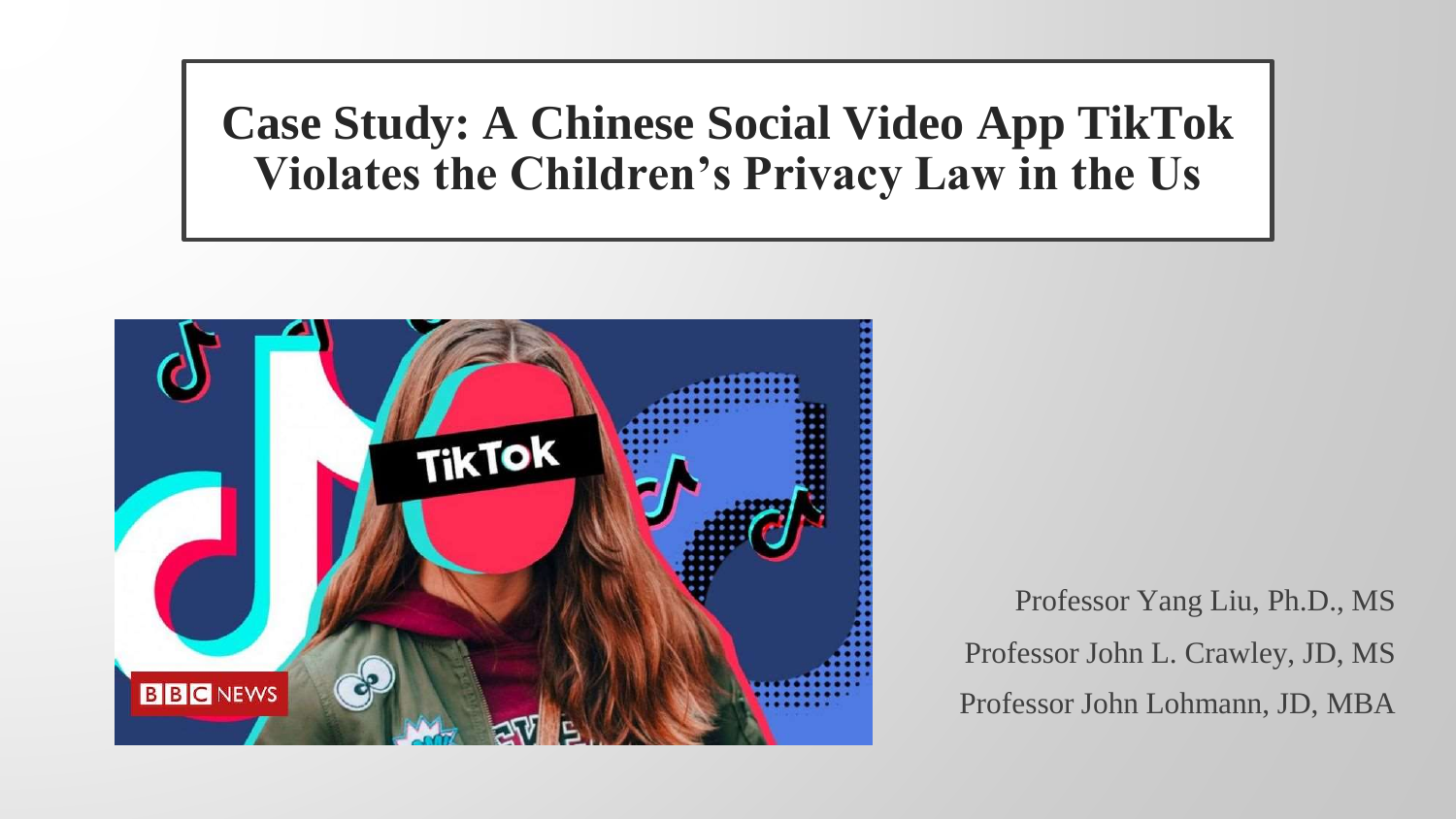## Introduction

- In 2018, TikTok, a Chinese social video app, began changing the balance of the world's social media markets which had previously been dominated by western companies such as Snapchat, Facebook, Twitter, and others.
- Unfortunately for ByteDance the huge success of the business in the United States, came at a steep price. ByteDance paid a five point seven million-dollar settlement to the Federal Trade Commission (FTC) to settle U.S. v. Musical.ly (predecessor to TikTok) in the U.S. District Court for the Central District of California.
- The United States Department of Justice ("DOJ") alleged TikTok had collected and used personal information from children younger than thirteen years old without explicit parental approval or oversight, in violation of the Children's Online Privacy Protection Act (COPPA) Rule.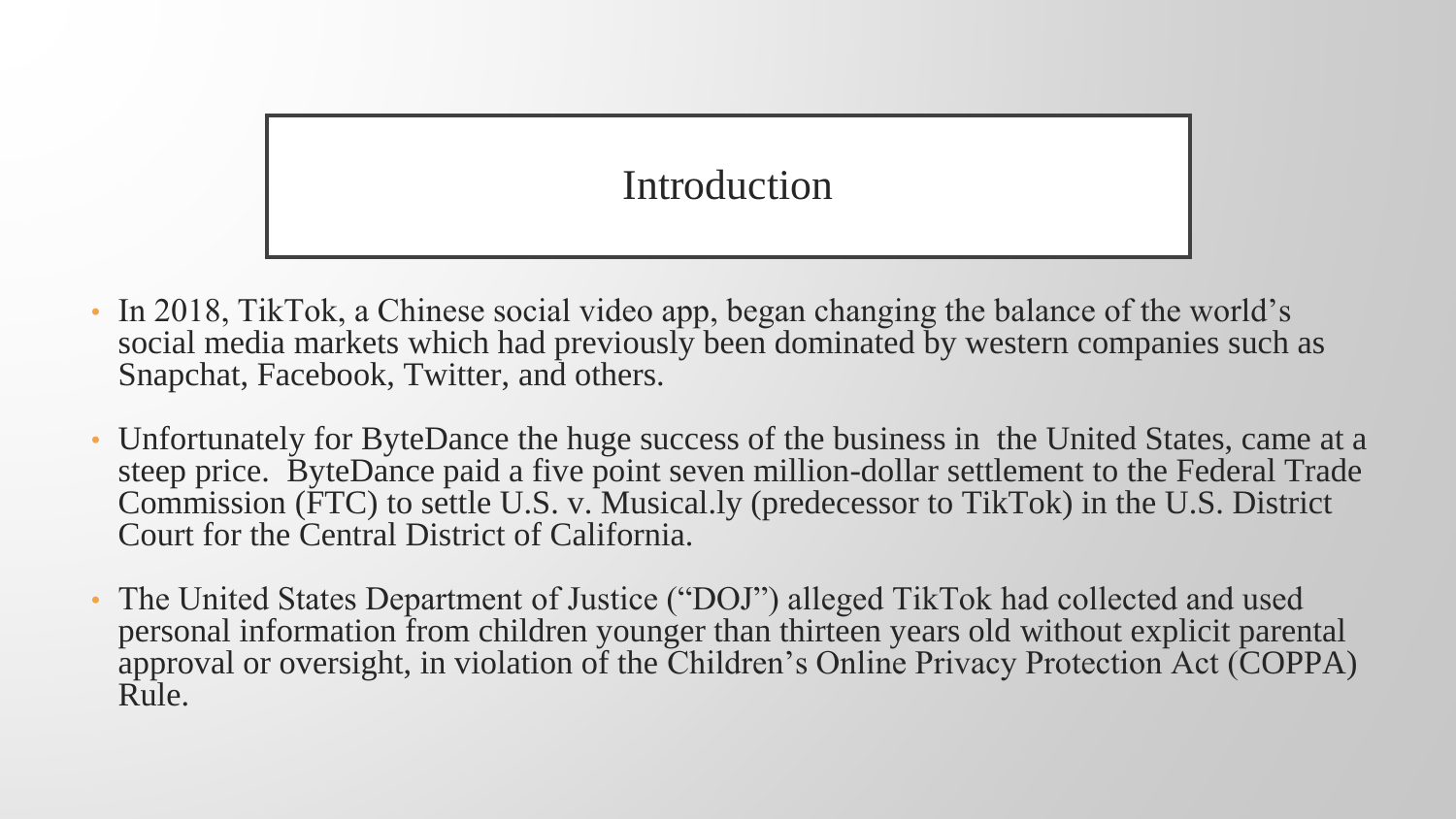## Introduction (Cont'd)

One explanation hypothesized for TikTok's actions and the development of this issue could be the lack of a Chinese equivalent to the Children's Online Privacy Protection Act (COPPA) during the time period in question.

- Unlike the US, in which the Children's Online Privacy Protection Act (COPPA) is well defined, the first Chinese law regulating the protection of children's personal information on the internet took effect on October 1st, 2019 and is continuing to develop.
- The Chinese government has been working on Regulations on the Protection of Children (Draft for Deliberation) since Nov 29, 2019. This is the first time "online protection" has been added into it as the Chapter 5.
- For Chinese companies, their domestic legal environment is significantly different from that in the United States.